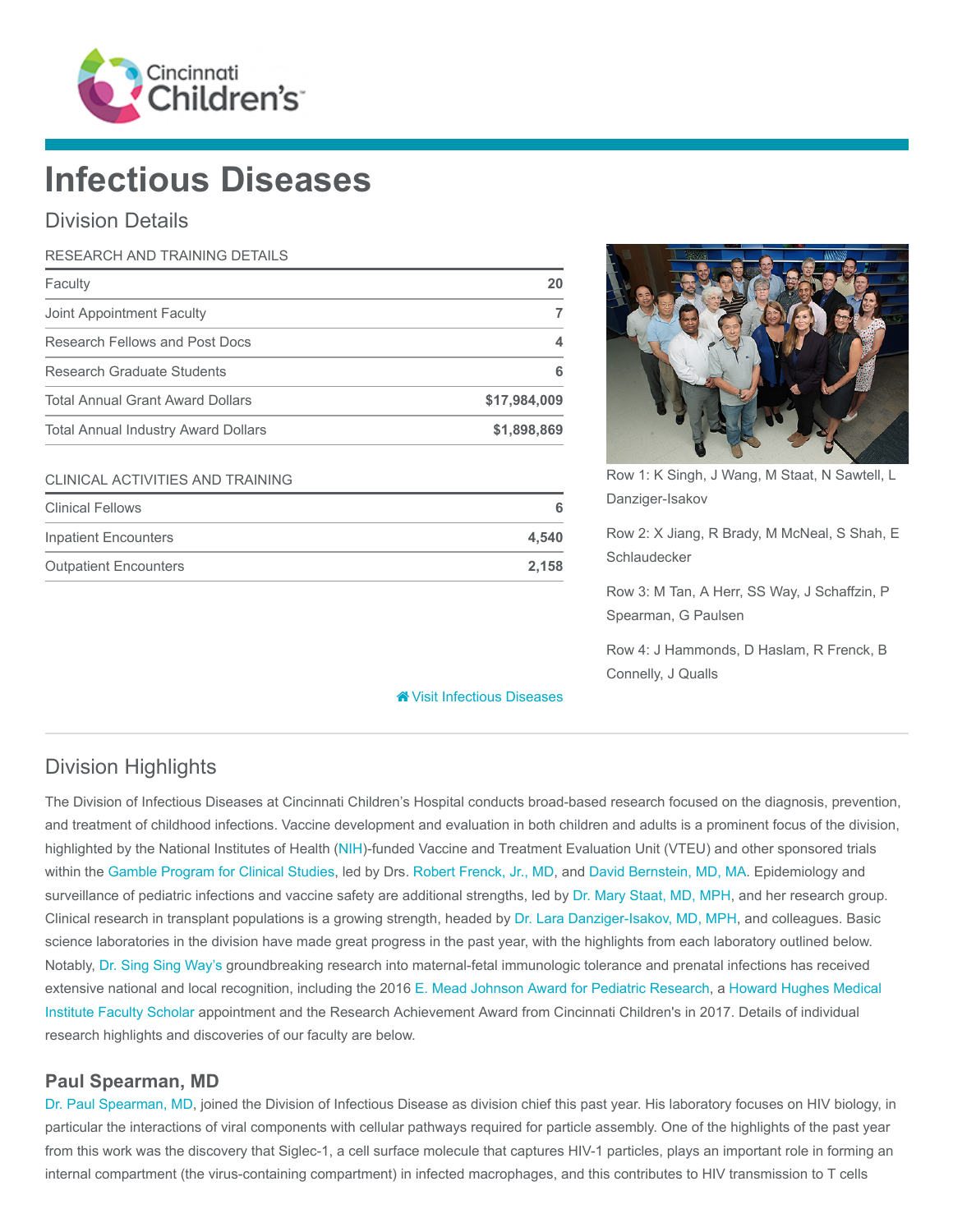(PLoS Pathogens 2017; 13:e1006181). A second major area of work focuses on the role of Rab11-FIP1C on HIV envelope glycoprotein incorporation into particles. In addition to basic laboratory studies, Dr. Spearman is contributing to vaccine studies within the VTEU and collaborating in systems biology studies designed to elucidate basic aspects of responses to vaccines in humans.

#### David Bernstein, MD, MA

[The National Institutes of Health \(](https://www.cincinnatichildrens.org/bio/f/robert-frenck)[NI](https://www.nih.gov/)[H\) funded vaccine treatment evaluation unit \(VTEU\), led by](https://www.cincinnatichildrens.org/bio/f/robert-frenck) [Dr. David Bernstein, MD, M](https://www.cincinnatichildrens.org/bio/b/david-bernstein)[A, and Dr.](https://www.cincinnatichildrens.org/bio/f/robert-frenck) Robert Frenck, MD, is very active in evaluating vaccines, antivirals, and the development of novel challenge models for infectious diseases. Clinical studies recently completed include: evaluations of altered dosing schedules for the human papillomavirus (HPV) vaccine in adolescent girls, a study of an enterotoxigenic Escherichia coli (ETEC) vaccine provided by several routes of administration, a study of a Shigella vaccine, and a new treatment for bacterial vaginosis (BV). Another priority area for the NIH, and the VTEUs, has been influenza vaccines including a study of bird flu vaccines and attempts to develop more broadly protective vaccines that could eliminate the need for yearly vaccinations. Current trials are underway for H7N9 influenza vaccine, a novel RSV vaccine, several candidate Shigella vaccines, a DNA vaccine for Andes virus, and others.

Dr. Bernstein's interest in herpes vaccines also continued with both preclinical and clinical studies of a therapeutic vaccine for genital herpes. This vaccine, originally shown by our group to reduce recurrences and recurrent virus shedding in an animal model was also effective in a clinical trial. The manuscript, recently submitted by Dr. Bernstein, described a trial in subjects with recurrent genital herpes that showed vaccine induced reductions in clinical recurrences and for the first time recurrent HSV-2 shedding, the most common source for the spread of this virus. Additioanl published work by us describes an animal model evaluation of a vaccine for congenital cytomegalovirus (CMV) that utilized LCMV as a vector for two CMV proteins.

#### Rebecca Brady, MD

[Dr. Rebecca Brady, MD,](https://www.cincinnatichildrens.org/bio/b/rebecca-brady) is the medical director of the Ohio American Academy of Pediatrics Maximizing Office Based Immunization [\(MOBI](http://ohioaap.org/projects/mobi/)) Program. The expansion of this program now includes specialized modules and quality improvement activities. She continues as the contributing section editor for the [American Academy of Pediatrics Grand Rounds](http://aapgrandrounds.aappublications.org/content/36/6?current-issue=y) publication, and is a question writer for PREP-ID. Dr. [Brady serves as co-investigator for many clinical studies performed at the G](https://www.cincinnatichildrens.org/bio/h/jennifer-huggins)[amble Program for Clinical Studie](https://www.cincinnatichildrens.org/service/g/gamble)[s. Together with Dr. Jennifer](https://www.cincinnatichildrens.org/bio/h/jennifer-huggins) Huggins, MD, within the [Division of Rheumatology](https://www.cincinnatichildrens.org/research/divisions/r/rheumatology), she has grant funding from [Pfizer](http://www.pfizer.com/) for the project, "Connecting the Silos: A Partnership to Improve Immunization Rates among Adolescents with High-Risk Chronic and Immunocompromising Conditions". She serves as the division's representative for the education of medical students and residents.

#### Beverly Connelly, MD

[FY17 was a banner year for the collaborative partnerships of the infection prevention and control program under the directorship of Dr.](https://www.cincinnatichildrens.org/bio/c/beverly-connelly) Beverly Connelly, MD, with the institution reaching a targeted 95% compliance with observed opportunities for hand hygiene. Program partnerships with the improvement group to reduce central line associated bloodstream infections (CLABSIs) realized a significant improvement with > 20% reduction. Other collaborations continue to work to reduce other healthcare associated infections. Air and water safety programs continue in development throughout the medical center and its satellites. Two additional Cu/Ag water treatment systems brought on line are a part of the water safety program. An air sampling program put in place at the Burnet campus, establishes baseline data for future surveillance activities related to construction and renovation activities. Partnership with environmental services resulted in a heightened cleanliness through the campus and a great start to program to UV treat discharge rooms of patients with clostridium difficile infections, and infections with multi-drug resistant organisms in order to interrupt transmission opportunities. Collaborative research opportunities this year resulted in publications in Biology of Blood and Marrow Transplantation, Journal of Neurosurgery: Pediatrics, Infection Control and Hospital Epidemiology, and Clinical Infectious Diseases.

#### Lara Danziger-Isakov, MD, MPH

[Dr. Lara Danziger-Isakov, MD, MPH,](https://www.cincinnatichildrens.org/bio/d/lara-danziger-isakov) continues her role as protocol chair for studies in the Clinical Trials in Organ Transplantation in Children (CTOT-C) funded by the National Institute of Allergy and Infectious Diseases ([NIAID\)](https://www.niaid.nih.gov/). One study evaluates the interaction between respiratory viral infections and the development of allo–and autoimmunity after pediatric lung transplantation including long-term follow-up in this cohort; while the second assesses the impact of B-cell induction on the development of allo- and autoimmunity and early graft dysfunction in pediatric lung transplant recipients. She was re-appointed to the steering committee of CTOT-C, and named as co-chair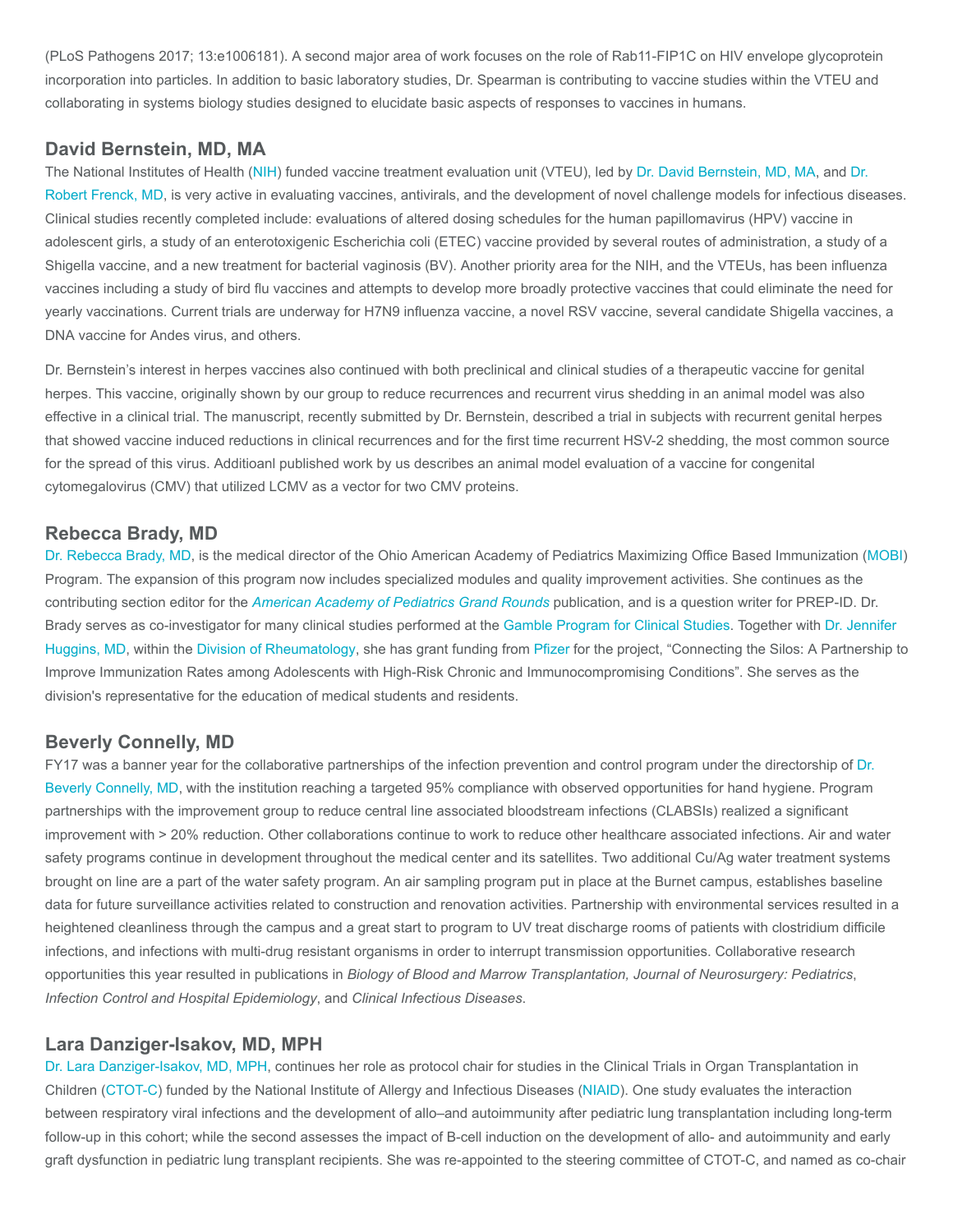of the Adherence, Growth & Development and QOL subcommittee that is launching, and currently enrolling, a new study to assess the impact of post-traumatic stress symptoms on adherence and outcomes after solid organ transplantation (SOT).

Dr. Danziger-Isakov expanded her work in SOT in collaboration with the Studies in Pediatric Liver Transplantation ([SPLIT](https://pediatriclivertransplant.org/)) to evaluate current practices for cytomegalovirus prevention in collaboration with a multi-center pediatric infectious disease collaborative to evaluate the epidemiology and impact of respiratory viral infections and clostridium difficile infections after SOT and hematopoietic stem cell transplantation (HSCT). Further, her team is actively enrolling patients in NIAID-funded studies evaluating: 1) influenza vaccination responses after HSCT, 2) adenovirus infection after HSCT, and 3) norovirus infections after SOT. A focus on quality improvement continues efforts to improve post-transplant vaccination rates after SOT.

#### Michelle Dickey, MS, APRN, CNFP, CPNP, CCRC

[Ms. Dickey's](https://www.cincinnatichildrens.org/bio/d/michelle-dickey) interest is in the area of clinical vaccine trials in infants, children, adolescents, adults, elderly, pregnant and breast-feeding populations. Additional interests in clinical research include the areas of informed consent and quality management. With collaborators, Ms. Dickey has undertaken an innovative approach to simplified informed consent and assent.

#### Robert W. Frenck, MD

[Dr. Robert Frenck, MD](https://www.cincinnatichildrens.org/bio/f/robert-frenck), is the director for the National Institutes of Health ([NIH\)](https://www.nih.gov/)-funded Vaccine Treatment Evaluation Unit (VTEU), a contract designed to evaluate new vaccines and therapeutics in the continual quest to eliminate infectious diseases from the world. A major focus of the VTEU has been evaluation of improved vaccines against influenza as well as testing candidate vaccines against potential pandemic strains of influenza. The NIH recently awarded the Cincinnati Children's VTEU a \$5.5 million contract to evaluate vaccines against an evolving strain of influenza in birds (H7N9) that has potential to cause pandemics in humans. In addition to the VTEU, Dr. Frenck maintains an active clinical research portfolio with emphasis on enteric diseases including Shigella, E. coli and norovirus. He recently completed testing of candidate vaccines against Shigella, as well as developed and tested a human challenge model for Shigella. The combination of these projects resulted in an industry partner choosing Dr. Frenck to lead a multi-million dollar project to test their Shigella vaccine. The Department of Defense ([DoD\)](https://www.defense.gov/) recently contacted Dr. Frenck to use the model to test a Shigella vaccine they developed, the the hope that the study will begin later in the year. A norovirus challenge model developed by Dr. Frenck in collaboration with [Dr. Jason Jiang, PhD](https://www.cincinnatichildrens.org/bio/j/xi-jiang), of our division is being completed, and will be available for testing of vaccines and therapeutics against norovirus, the leading cause of diarrhea among children in the U.S.

#### David Haslam, MD

Along with Josh Courter, PharmD, the stewardship program has implemented [VigiLanz](https://vigilanzcorp.com/) clinical decision support software which performs [real-time monitoring of antimicrobial use and resistance, facilitating audit and feedback of antimicrobial use at Cincinnati Children's. Dr.](https://www.cincinnatichildrens.org/bio/h/david-haslam) Haslam's research laboratory is using metagenomic sequencing to identify patients at risk of infection with antibiotic-resistant bacteria.

#### Margaret K. Hostetter, MD

Research in the Hostetter laboratory has expanded into three main areas: 1) Obtained a patent for the use of antibodies against heparin binding motifs in Candida albicans to inhibit their role in biofilm. After publishing the paper on the effects of an antibody against heparin binding motifs in inhibiting Candida albicans biofilm production in the [Journal of Infectious Diseases](https://www.ncbi.nlm.nih.gov/pubmed/23904295), the laboratory has found that the antibody also inhibits biofilms due to other Candida species as well as bacteria; 2) Role of candidal vaginal colonization in preterm birth. The laboratory has shown that colonization with Candida albicans skews the cytokines response of vaginal epithelial cells by augmenting the release of pro-inflammatory cytokines that are damaging to pregnancy, and by inhibiting the release of cytokines that preserve pregnancy. The in vitro data have sparked a clinical study of pregnant women in Bangladesh and Zimbabwi, funded by the Global Alliance to Prevent Prematurity and Stillbirth ([GAPPS](http://gapps.org/)), an arm of the [Bill & Melinda Gates Foundation;](https://www.gatesfoundation.org/) and 3) Genetics of disseminated staphylococcal infection after osteomyelitis. Exome sequencing of parent/child trios identified de novo mutations implicating two novel pathways for susceptibility to disseminated staphylococcal disease. In vitro experiments to identify the functional correlates of these mutations are underway.

#### Xi Jason Jiang, PhD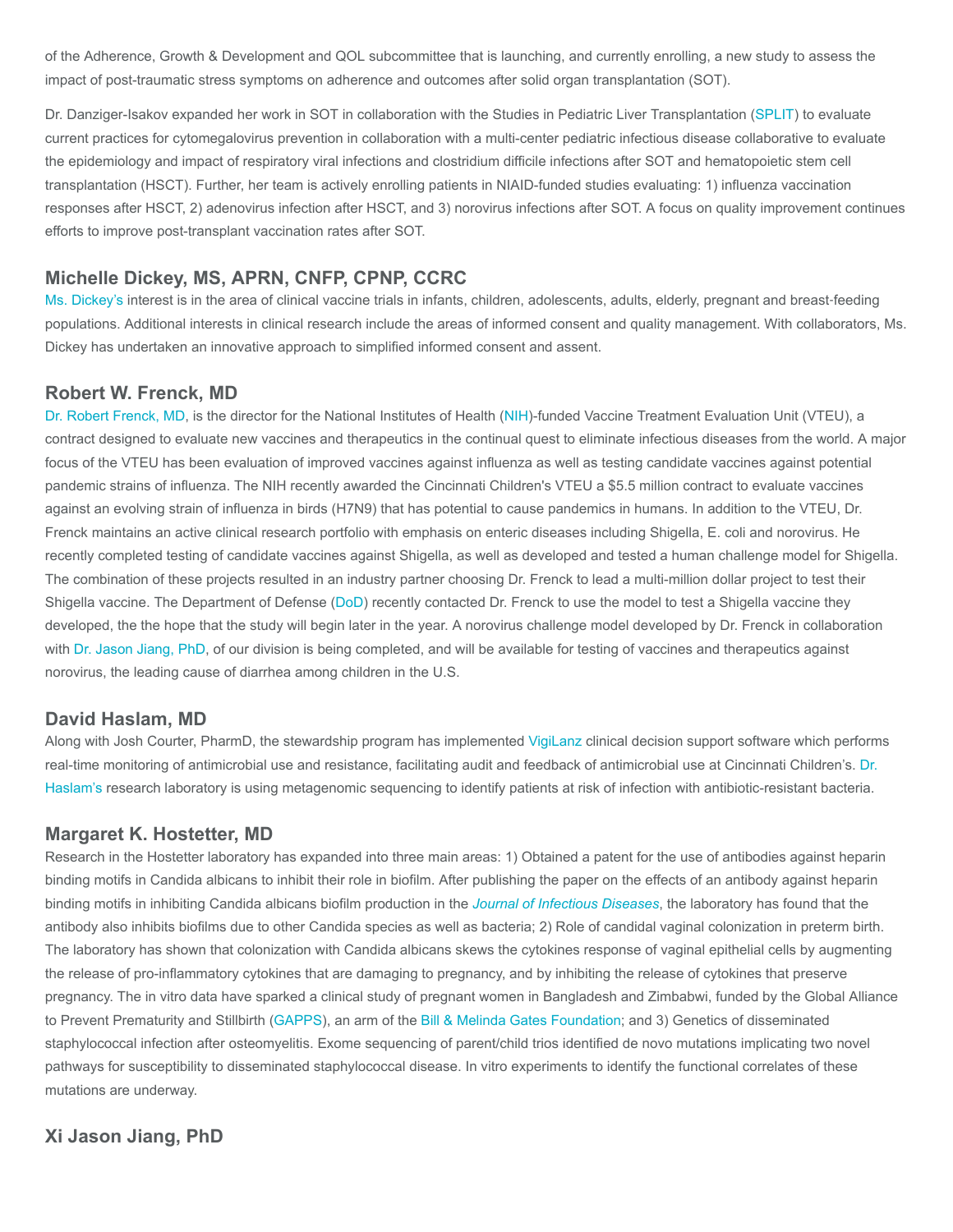[Dr. Jiang's](https://www.cincinnatichildrens.org/bio/j/xi-jiang) lab focuses on norovirus (NV) and rotavirus (RV) research, mainly the virus-host interaction related to human histo-blood group antigen (HBGAs) as receptors. For NVs, work continues on characterization of newly emerged genotypes of human NVs that cause major epidemics in different regions. The goal is to elucidate the mechanism of the emergence in associated with their host HBGA binding property variations for knowledge in future surveillance and disease control and prevention. For RVs, the focus is on characterization of HBGA-associated host ranges of different RV genotypes and genogroups causing diseases in different human population, as well as some animal species for better understanding of RV evolutions, zoonosis, epidemiology and disease burden; and therefore for development strategy against RVs. The research on the development, and evaluation of vaccines against NVs and RVs, is ongoing in the laboratory.

#### Monica M. McNeal, MS

[Ms. Monica McNeal, MS](https://www.cincinnatichildrens.org/bio/m/monica-malone), is the associate director for the Laboratory for Specialized Clinical Studies ([LSCS](https://www.cincinnatichildrens.org/research/divisions/i/infectious/lab-specialized-clinical)) in the Division of Infectious Diseases, which provides lab support for clinical studies involving vaccine trials, vaccine development and surveillance studies. The laboratory was, and continues to be, the central laboratory supporting the development of past and present live oral rotavirus vaccines. Rotavirus vaccines continue to be an important aspect in improving child health worldwide. Ms. McNeal continues to support rotavirus vaccine trials conducted in numerous countries around the world in association with nonprofit organizations and industrial sponsors. Some of those studies involve determining how to improve efficacy of rotavirus vaccines in developing countries in Asia and Africa by looking at vaccination schedules, booster doses and the effect of breast feeding.

The laboratory is also involved in supporting influenza vaccines, analyzing samples from clinical trials conducted in the US. Additional projects include using animal models to investigate the effects of malnutrition on oral rotavirus vaccines, detecting the pathogens causing community acquired pneumonia presenting to the emergency department, rotavirus vaccine effectiveness in conjunction with the Center for Disease Control and Prevention ([CDC](https://www.cdc.gov/)) and establishing assays to quantitate norovirus shedding in immunocompromised patients. Ms. McNeal continues to support the clinical trials run by the [Gamble Program for Clinical Studies,](https://www.cincinnatichildrens.org/service/g/gamble) including Shigella and Escherichia coli (ETEC) vaccine trials, by establishing new assays and providing laboratory support.

#### Grant Paulsen, MD

[Dr. Grant Paulsen, MD,](https://www.cincinnatichildrens.org/bio/p/grant-paulsen) maintains a focus on clinical research and trials, with a special interest in prevention of post-transplant infections, vaccination following organ transplant, and treatment and prevention of viral infections in immunocompromised patients. Aimed research to determine the effect of screening in pre-transplant methicillin resistant staphylococcus aureus (MRSA) screening, and use of targeted perioperative prophylactic antibiotics on early post-transplant infections continues as an area of focus. He is also investigating the safety and efficacy of live viral vaccines, such as varicella and MMR, following liver transplantation. Dr. Paulsen currently serves as principal investigator on a Phase I trial of an investigational hantavirus vaccine with Cincinnati Children's Vaccine and Treatment Evaluation Unit (VTEU). In addition, Dr. Paulsen is a sub-investigator for a number of ongoing clinical trials with the VTEU and further collaborative studies in immunocompromised patients.

#### Joe Qualls, PhD

What do immune cells "eat" when they are hungry? Research in the Qualls laboratory addresses how amino acid uptake and metabolism regulates immune cell function. L-arginine is a semi-essential amino acid required for microbicidal nitric oxide (NO) production by macrophages, and for T cell proliferation. When L-arginine is limiting, these cells rely on its synthesis from a related amino acid, L-citrulline, to sustain their respective functions. Mice whose immune system is unable to convert L-citrulline to L-arginine are more susceptible to mycobacterial infection in vivo. One project in our lab involves exploring the necessity of L-citrulline metabolism during anti-mycobacterial T cell function. These studies suggest that proliferation of mycobacterial-specific CD4+ T cells in vivo might not depend on L-citrulline, yet their accumulation in relevant tissues of infected mice is regulated by L-citrulline metabolism. Another project explores the metabolic consequences of L-citrulline in mycobacteria-infected macrophages. Our data show control of mycobacteria in vivo is dependent on macrophage L-citrulline metabolism, and supplementing mice with commercially available L-citrulline enhances host defense during infection. These exciting findings have led to a new five-year [R01 grant](https://grants.nih.gov/grants/funding/r01.htm) from the [NIH/](https://www.nih.gov/)[NIAID](https://www.niaid.nih.gov/) to study the implication and therapeutic potential of L-citrulline metabolism in models of virulent tuberculosis disease.

#### Nancy Sawtell, PhD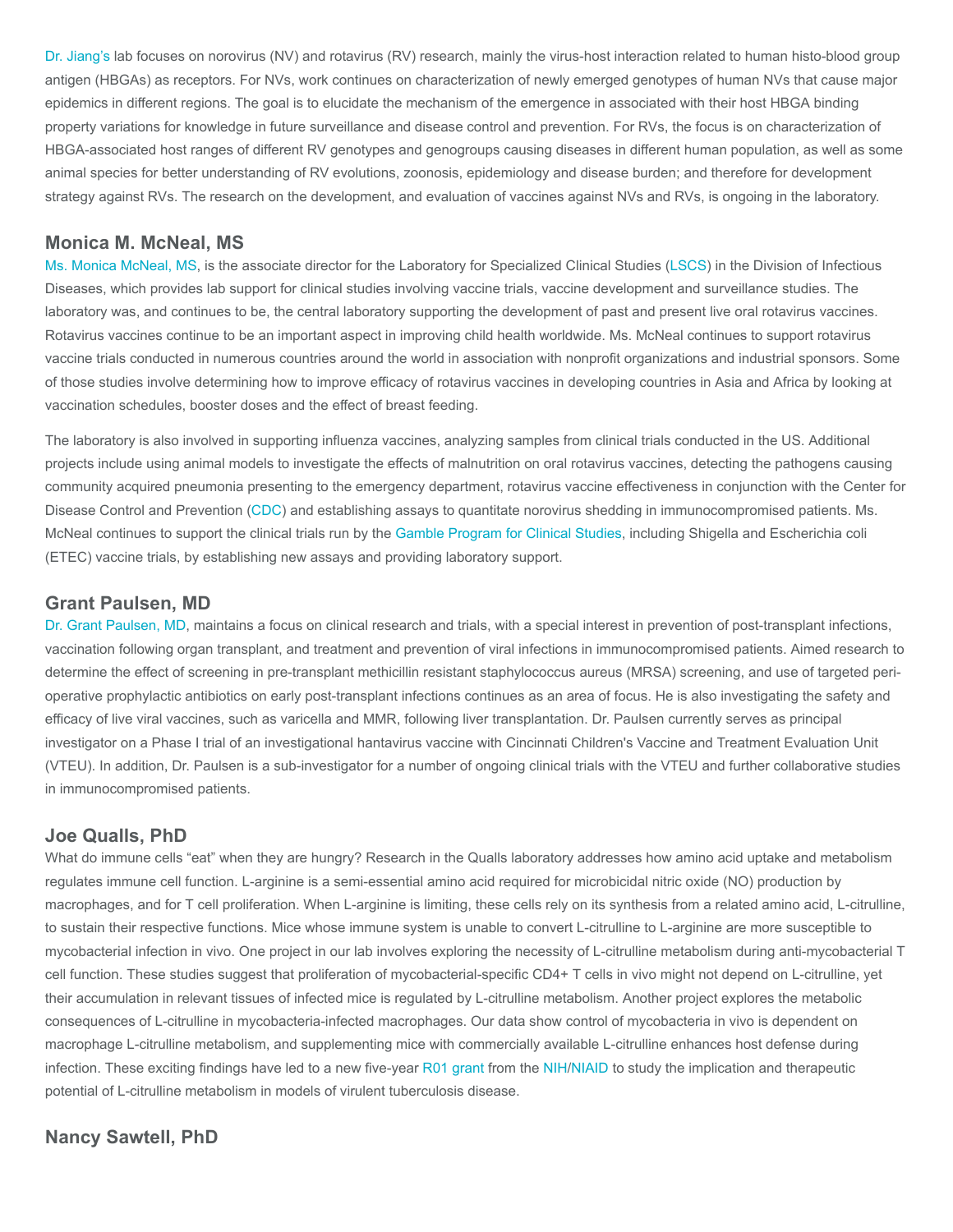Recent discoveries funded, by the National Institutes of Health [\(NIH](https://www.nih.gov/)), identify several key features underpinning the establishment of latency in sensory neurons and subsequent reactivation in vivo. [Dr. Sawtell, PhD,](https://www.cincinnatichildrens.org/bio/s/nancy-sawtell) determined both host and viral genes play important roles in these processes. Using advanced recombinant inbred (ARI) strains of mice, they identified a quantitative host locus on mouse chromosome 16 that influences the ability of the virus to invade the nervous system and return to the surface of the eye to cause herpetic keratitis, the leading cause of infectious blindness in the U.S. A paradigm shifting finding of the lab is that the viral protein 16 (VP16), normally expressed late during virus infection, is first expressed in neurons that reactivate from latency. This expression of VP16 is essential for the very early stages in virus reactivation from latency. More recent publications from her lab demonstrate that VP16 expressed de novo in sensory neurons during the acute stage of infection gates entry into replication in neurons, the VP16 promoter functioning as a specialized sensor integrating key aspects of the neuronal environment to viral genome transcriptional activity.

Recent, yet unpublished work, show the importance of HSV-1 encoded regulatory RNAs in the balance between lytic and latent infections; findings indicate that manipulating their expression can protect from lethal viral encephalitis. In a project, funded by [NASA](https://www.nasa.gov/), the [Sawtell lab](https://www.cincinnatichildrens.org/research/divisions/i/infectious/labs/sawtell) is conducting studies to determine the long term outcomes of latent HSV in the central nervous system, and the effects of stress and exposure to galactic cosmic radiation on HSV related pathology in the brain. Unexpectedly, these studies have revealed that long term latent infection can have significant impact on learning and memory, and this effect exacerbates in the presence of the human APOE4 allele.

#### Elizabeth Schlaudecker, MD, MPH

[Dr. Elizabeth Schlaudecker's](https://www.cincinnatichildrens.org/bio/s/elizabeth-schlaudecker) research continues to focus on the immunologic responses to maternal immunization. Her recent work with Cincinnati Children's Hospital Medical Center's Vaccine and Treatment Evaluation Unit (VTEU) has demonstrated increased innate immune signaling responses in breast milk lymphocytes after live-attenuated influenza vaccine. These findings suggest that breastfeeding extends [the innate response to live-attenuated influenza vaccine via mucosal immunity. With the mentorship and support of Dr. Sing Sing Way, MD,](https://www.cincinnatichildrens.org/bio/w/singsing-way) PhD, Dr. Schlaudecker has revealed an altered isotype profile in pregnant women compared to non-pregnant women consistent with a decreased response to the vaccine. She continues to investigate sequential versus simultaneous administration of influenza and tetanus, diphtheria, and acellular pertussis (Tdap) vaccines in pregnant women with the Centers for Disease Control and Prevention ([CDC\)](https://www.cdc.gov/).

#### Mary A. Staat, MD, MPH

Through [Dr. Mary Allen Staat's](https://www.cincinnatichildrens.org/bio/s/mary-staat) large epidemiology and surveillance program developed in 1997; optimization of methods of detecting the changes and manifestations of infectious diseases of children within Hamilton County allow her to compare local findings to national trends. Using unique methods, Dr. Staat conducted studies to determine the population-based rates of Hamilton County hospitalizations, and emergency department visits, for many pediatric infectious diseases. These studies determined disease burdens as well as effectiveness of vaccines including rotavirus and influenza. Dr Staat currently is heading a trial funded by the Center for Disease Control and Prevention ([CDC\)](https://www.cdc.gov/) to examine intussusception associated with rotavirus vaccine.

Dr. Staat also utilized data from her large international adoption center to publish studies to assist in the development of evidence-based guidelines for internationally adopted children. In addition to studies in the field of infectious diseases, Dr. Staat, and her colleagues, have begun to explore the differences in neurological function between adopted and birth children using neuroimaging and psychological testing.

#### Ming Tan, PhD

[Dr. Ming Tan, PhD](https://www.cincinnatichildrens.org/bio/t/ming-tan), has two major research focuses: 1) elucidation of complex norovirus-host interactions, and 2) development of combinational subunit vaccines against enterically transmitted viruses. Dr. Tan demonstrated that histo-blood group antigens (HBGAs) are critical host attachment factors affect the host susceptibility and host ranges of noroviruses. He discovered the mechanisms by which noroviruses enhance their HBGA binding capabilities, which in turn results in the expansion of norovirus target populations. These studies led to the finding that human noroviruses changed their host factors from human HBGAs to porcine-specific glycans thus shifting host specificity from humans to pigs.

Utilizing his discovery that norovirus protruding (P) domains self-assemble into P particles, Dr. Tan has developed three P domain-based polymers and used them as combinational vaccines and vaccine platforms. Development of several promising vaccine candidates uses this technology, and three have moved to preclinical animal trials. In summary, Dr. Tan research outcomes shed light onto norovirus-host interactions and norovirus evolution and offer new strategies for vaccine development against noroviruses and other infectious pathogens.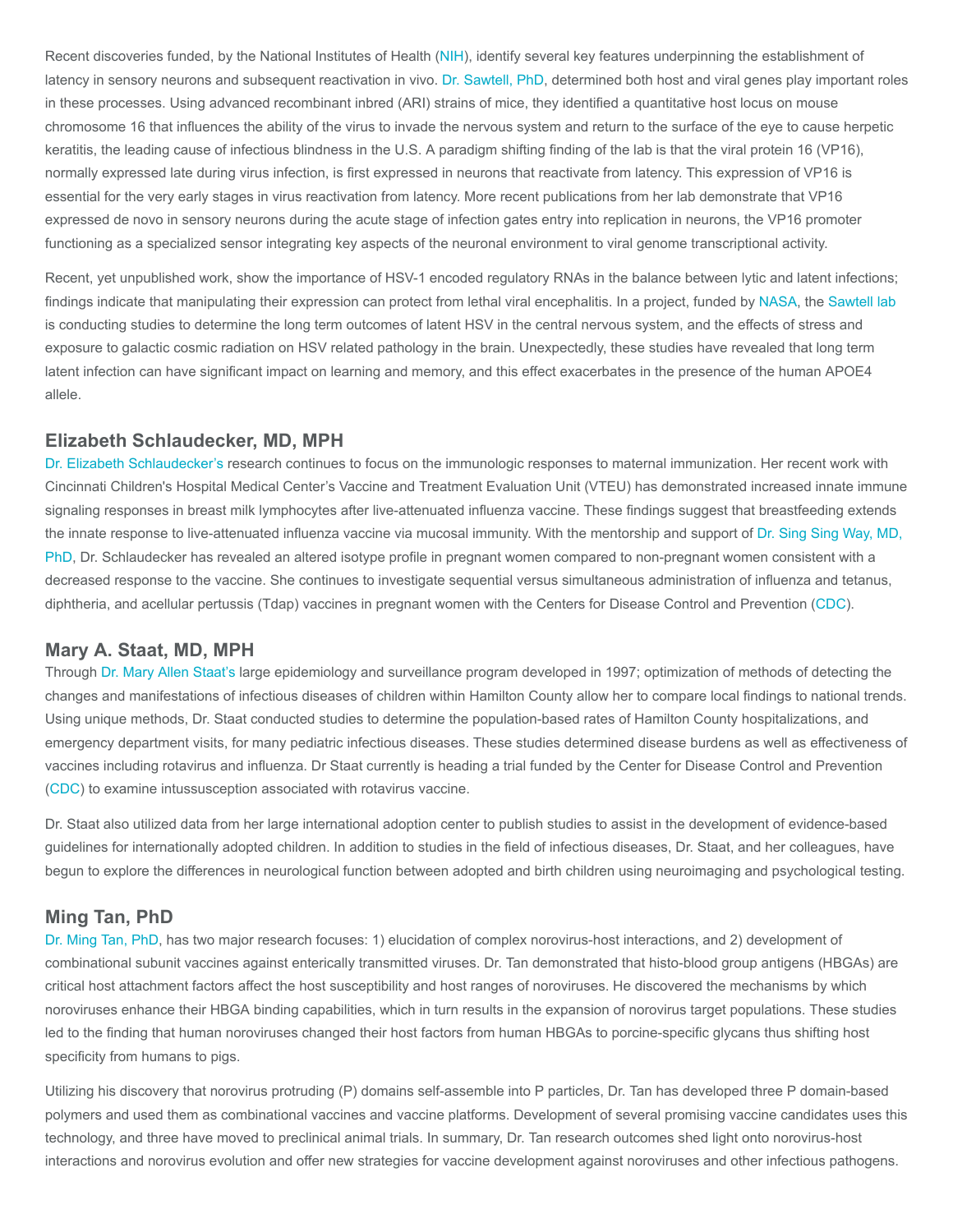#### Sing Sing Way, MD, PhD

[Dr. Way's](https://www.cincinnatichildrens.org/bio/w/singsing-way) research team investigates fundamental aspects of microbial infection, host antimicrobial immunity and developmental immunology by asking why individuals are particularly susceptible to infection during defined developmental windows. Given direct translational implications for the health of infants and children, we focus on infection during pregnancy and the early newborn period along with maternal-fetal immunological tolerance. For newborn infants, we overturned the dogma of immunological immaturity in this vulnerable population by demonstrating a greater necessity for active immune silencing that mitigates aberrant inflammation from abrupt exposure to commensal microbes (Nature, 2013). Interestingly, immunological suppression also causes infection susceptibility during pregnancy that reflects, in mothers, a more essential need for averting fetal rejection (Cell Host & Microbe, 2011). Infection during pregnancy overrides fetal tolerance – unmasking genetically foreign fetal tissues and rendering them susceptible to rejection that instigates fetal wastage and congenital invasion (Journal of Clinical Investigation, 2015). Applying antigen-specific tools for tracking maternal CD4 T cells, researchers identified protective "memory" features for fetal-specific regulatory T cells that persist in mothers after parturition, which reconciles human partner-specific protective benefits of prior pregnancy against complications in future pregnancies (Nature, 2012). Memory CD4 T cells require ongoing antigen exposure, and the team showed "microchimeric" maternal cells retained in offspring as an essential depot of maternal antigen that enforces fetal tolerance during next-generation pregnancies (Cell, 2015). Our ongoing work further extends these analysis by investigating how our immune system distinguishes commensal from pathogenic microbes, and why a pathogen is a pathogen in each developmental window.

### Division Publications

- 1. Isanaka S; Guindo O; Langendorf C; Seck AM; Plikaytis BD; Sayinzoga-Makombe N; McNeal MM; Meyer N; Adehossi E; Djibo A. [Efficacy of a Low-Cost, Heat-Stable Oral Rotavirus Vaccine in Niger.](https://www.ncbi.nlm.nih.gov/pubmed/28328346) The New England journal of medicine. 2017; 376:1121-1130.
- 2. [Marigo I; Zilio S; Desantis G; Mlecnik B; Agnellini AHR; Ugel S; Sasso MS; Qualls JE; Kratochvill F; Zanovello P.](https://www.ncbi.nlm.nih.gov/pubmed/27622331) T Cell Cancer Therapy Requires CD40-CD40L Activation of Tumor Necrosis Factor and Inducible Nitric-Oxide-Synthase-Producing Dendritic Cells. Cancer Cell. 2016; 30:377-390.
- 3. [Mohanty SK; Donnelly B; Lobeck I; Walther A; Dupree P; Coots A; Meller J; McNeal M; Sestak K; Tiao G.](https://www.ncbi.nlm.nih.gov/pubmed/27859498) The SRL Peptide of Rhesus Rotavirus VP4 Protein Governs Cholangiocyte Infection and the Murine Model of Biliary Atresia. Hepatology. 2017; 65:1278-1292.
- 4. Haslam DB. [Nonalcoholic Steatohepatitis and the Intestinal Microbiota.](https://www.ncbi.nlm.nih.gov/pubmed/27718255) Hepatology. 2017; 65:401-403.
- 5. [Lee S; Nguyen MT; Currier MG; Jenkins JB; Strobert EA; Kajon AE; Madan-Lala R; Bochkov YA; Gern JE; Roy K.](https://www.ncbi.nlm.nih.gov/pubmed/27653379) A polyvalent inactivated rhinovirus vaccine is broadly immunogenic in rhesus macaques. Nature Communications. 2016; 7:12838.
- 6. [Hampton CM; Strauss JD; Ke Z; Dillard RS; Hammonds JE; Alonas E; Desai TM; Marin M; Storms RE; Leon F.](https://www.ncbi.nlm.nih.gov/pubmed/27977021) Correlated fluorescence microscopy and cryo-electron tomography of virus- infected or transfected mammalian cells. Nature Protocols. 2017; 12:150-167.
- 7. Payne DC; Sulemana I; Parashar UD; Curns AT; Esona MD; Mijatovic-Rustempasic S; Tate JE; Wikswo ME; Harrison CJ; Moffatt ME. [Evaluation of effectiveness of mixed rotavirus vaccine course for rotavirus gastroenteritis.](https://www.ncbi.nlm.nih.gov/pubmed/27244539) JAMA Pediatrics. 2016; 170:708- 710.
- 8. [Cox JW; Ballweg RA; Taft DH; Velayutham P; Haslam DB; Porollo A.](https://www.ncbi.nlm.nih.gov/pubmed/28103917) A fast and robust protocol for metataxonomic analysis using RNAseq data. Microbiome. 2017; 5:7.
- 9. Kahn JA; Widdice LE; Ding L; Huang B; Brown DR; Franco EL; Bernstein DI. Substantial Decline in Vaccine-Type Human [Papillomavirus \(HPV\) Among Vaccinated Young Women During the First 8 Years After HPV Vaccine Introduction in a](https://www.ncbi.nlm.nih.gov/pubmed/27655996)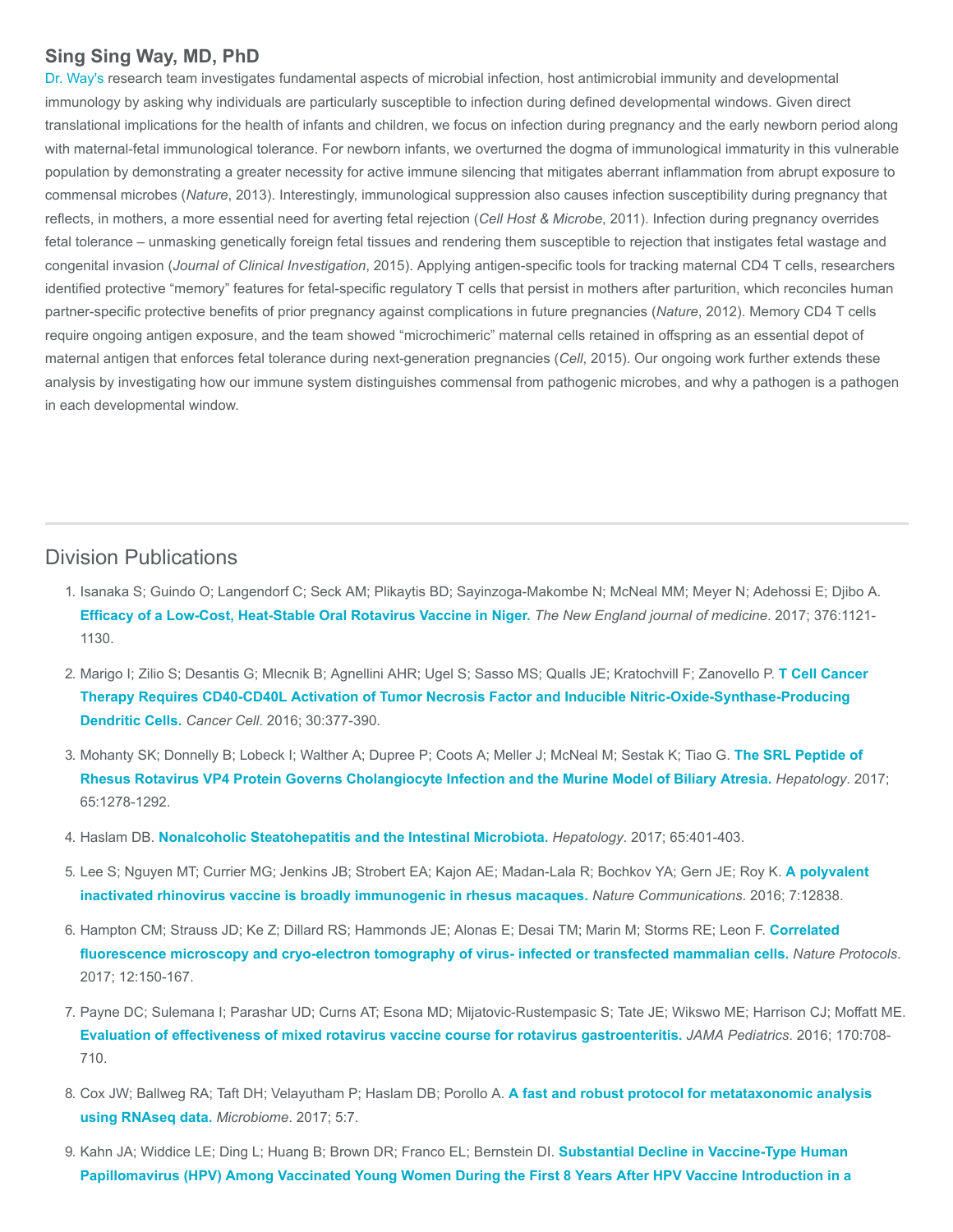Community. [Clinical Infectious Diseases](https://www.ncbi.nlm.nih.gov/pubmed/27655996). 2016; 63:1281-1287.

- 10. [Navabi N; Whitt J; Wu SE; Woo V; Moncivaiz J; Jordan MB; Vallance BA; Way SS; Alenghat T.](https://www.ncbi.nlm.nih.gov/pubmed/28494866) Epithelial Histone Deacetylase 3 Instructs Intestinal Immunity by Coordinating Local Lymphocyte Activation. Cell Reports. 2017; 19:1165-1175.
- 11. [Jiang TT; Martinov T; Xin L; Kinder JM; Spanier JA; Fife BT; Way SS.](https://www.ncbi.nlm.nih.gov/pubmed/27829150) Programmed Death-1 Culls Peripheral Accumulation of High-Affinity Autoreactive CD4 T Cells to Protect against Autoimmunity. Cell Reports. 2016; 17:1783-1794.
- 12. Johnson LR; Weizman OE; Rapp M; Way SS; Sun JC. [Epitope-Specific Vaccination Limits Clonal Expansion of Heterologous](https://www.ncbi.nlm.nih.gov/pubmed/27732841) Naive T Cells during Viral Challenge. Cell Reports. 2016; 17:636-644.
- 13. [Goldstein SL; Mottes T; Simpson K; Barclay C; Muething S; Haslam DB; Kirkendall ES.](https://www.ncbi.nlm.nih.gov/pubmed/27217196) A sustained quality improvement program reduces nephrotoxic medication-associated acute kidney injury. Kidney international. 2016; 90:212-221.
- 14. [Hammonds JE; Beeman N; Ding L; Takushi S; Francis AC; Wang JJ; Melikyan GB; Spearman P.](https://www.ncbi.nlm.nih.gov/pubmed/28129379) Siglec-1 initiates formation of the virus-containing compartment and enhances macrophage-to-T cell transmission of HIV-1. PLoS pathogens. 2017; 13:e1006181.
- 15. Sawtell NM; Thompson RL. [De Novo Herpes Simplex Virus VP16 Expression Gates a Dynamic Programmatic Transition and](https://www.ncbi.nlm.nih.gov/pubmed/27607440) Sets the Latent/Lytic Balance during Acute Infection in Trigeminal Ganglia. PLoS pathogens. 2016; 12:e1005877.
- 16. He Z; Liu B; Tao Y; Li C; Xia M; Zhong W; Jiang X; Liu H; Tan M. [Norovirus GII.17 Natural Infections in Rhesus Monkeys, China.](https://www.ncbi.nlm.nih.gov/pubmed/28102802) Emerging infectious diseases. 2017; 23:316-319.
- 17. [Bernstein DI; Wald A; Warren T; Fife K; Tyring S; Lee P; Van Wagoner N; Magaret A; Flechtner JB; Tasker S.](https://www.ncbi.nlm.nih.gov/pubmed/28329211) Therapeutic vaccine for Genital herpes simplex virus-2 infection: Findings from a randomized trial. Journal of Infectious Diseases. 2017; 215:856-864.
- 18. [Kazi AM; Cortese MM; Yu Y; Lopman B; Morrow AL; Fleming JA; McNeal MM; Steele AD; Parashar UD; Zaidi AKM.](https://www.ncbi.nlm.nih.gov/pubmed/28329092) Secretor and Salivary ABO Blood Group Antigen Status Predict Rotavirus Vaccine Take in Infants. Journal of Infectious Diseases. 2017; 215:786-789.
- 19. [Hoft DF; Lottenbach K; Goll JB; Hill H; Winokur PL; Patel SM; Brady RC; Chen WH; Edwards K; Creech CB.](https://www.ncbi.nlm.nih.gov/pubmed/27443611) Priming Vaccination With Influenza Virus H5 Hemagglutinin Antigen Significantly Increases the Duration of T cell Responses Induced by a Heterologous H5 Booster Vaccination. Journal of Infectious Diseases. 2016; 214:1020-1029.
- 20. Bowen MD; Mijatovic-Rustempasic S; Esona MD; Teel EN; Gautam R; Sturgeon M; Azimi PH; Baker CJ; Bernstein DI; Boom JA. [Rotavirus Strain Trends During the Postlicensure Vaccine Era: United States, 2008-2013.](https://www.ncbi.nlm.nih.gov/pubmed/27302190) Journal of Infectious Diseases. 2016; 214:732-738.
- 21. Yu G; Li K; Huang P; Jiang X; Jiang W. [Antibody-Based Affinity Cryoelectron Microscopy at 2.6-Å Resolution.](https://www.ncbi.nlm.nih.gov/pubmed/27806259) Structure. 2016; 24:1984-1990.
- 22. [Yuan Z; Fan X; Staitieh B; Bedi C; Spearman P; Guidot DM; Sadikot RT.](https://www.ncbi.nlm.nih.gov/pubmed/28181540) HIV-related proteins prolong macrophage survival through induction of Triggering receptor expressed on myeloid cells-1. Scientific Reports. 2017; 7:42028.
- 23. [Zhang XF; Long Y; Tan M; Zhang T; Huang Q; Jiang X; Tan WF; Li JD; Hu GF; Tang S.](https://www.ncbi.nlm.nih.gov/pubmed/27708367) P[8] and P[4] Rotavirus Infection Associated with Secretor Phenotypes Among Children in South China. Scientific Reports. 2016; 6:34591.
- 24. Xia M; Wei C; Wang L; Cao D; Meng XJ; Jiang X; Tan M. Development and evaluation of two subunit vaccine candidates [containing antigens of hepatitis E virus, rotavirus, and astrovirus.](https://www.ncbi.nlm.nih.gov/pubmed/27194006) Scientific Reports. 2016; 6:25735.
- 25. [Lei S; Ryu J; Wen K; Twitchell E; Bui T; Ramesh A; Weiss M; Li G; Samuel H; Clark-Deener S.](https://www.ncbi.nlm.nih.gov/pubmed/27118081) Increased and prolonged human norovirus infection in RAG2/IL2RG deficient gnotobiotic pigs with severe combined immunodeficiency. Scientific Reports. 2016; 6:25222.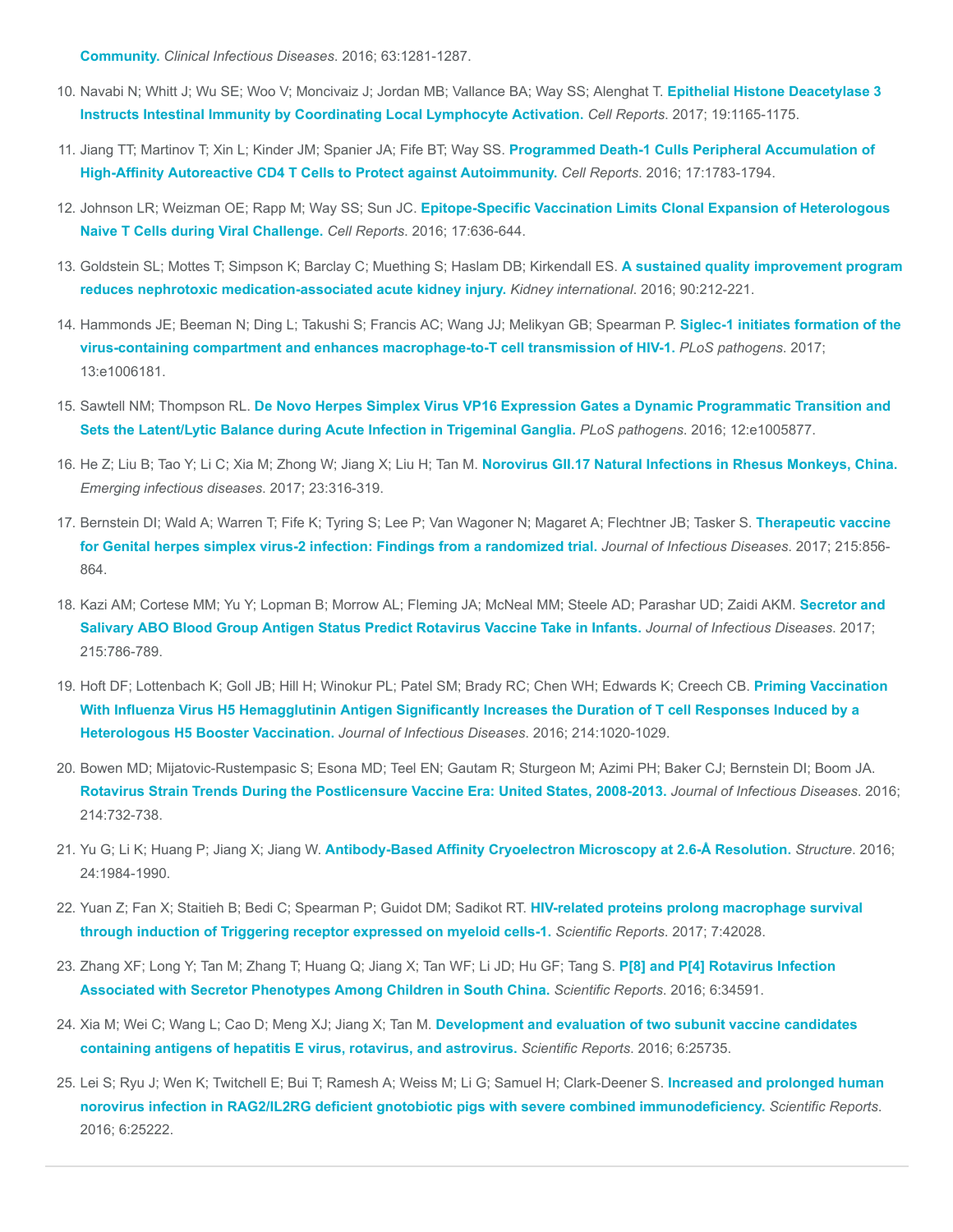## Grants, Contracts, and Industry Agreements

## Annual Grant Award Dollars

| Investigator                     | Title                                                                                                                                | Sponsor                                                                                     | ID                | <b>Dates</b>                       | <b>Amount</b>           |
|----------------------------------|--------------------------------------------------------------------------------------------------------------------------------------|---------------------------------------------------------------------------------------------|-------------------|------------------------------------|-------------------------|
| David I Bernstein, MD            | Vaccine and Treatment<br>Evaluation Units (VTEU)                                                                                     | National Institutes of<br>Health                                                            | HHSN272200800006C | 11/01/2007<br>09/30/2017           | \$1,496,206.20          |
| David I Bernstein, MD            | Mouse and Guinea Pig<br>Models for Herpesviruses                                                                                     | National Institutes of<br>Health                                                            | HHSN272201000008I | 09/27/2010 \$754,237<br>08/30/2017 |                         |
| Nancy M Sawtell, PhD             | Acute and Long-term<br>Outcomes of Simulated Deep<br>Space Radiation Exposure on<br>Latent Viral CNS Infection<br>and CNS Pathology. | <b>National Aeronautics</b><br>and Space Admin<br>(National Aeronautics<br>and Space Admin) | NNX13AO47G        | 01/01/2014 \$76,000<br>12/31/2017  |                         |
| David I Bernstein, MD            | Vaccine and Treatment<br>Evaluation Unites (VTEU).                                                                                   | National Institutes of<br>Health                                                            | HHSN272201300016I | 09/15/2023                         | 09/16/2013 \$416,516.24 |
| Lara Danziger-Isakov,<br>MD, MPH | B-Cell Targeted Induction to<br>Improve Outcomes in<br>Pediatric Lung<br>Tranpslantation                                             | National Institutes of<br>Health (Washington<br>University)                                 | U01 IA077810      | 02/28/2018                         | 03/01/2013 \$109,253.10 |
| Xi Jason Jiang, PhD              | HBGA Receptors in Host Cell<br>Entry and Infection of<br>Norovirus.                                                                  | National Institutes of<br>Health (Purdue<br>University)                                     | R01 AI111095      | 12/01/2014 \$252,533<br>11/30/2019 |                         |
| Nancy M Sawtell, PhD             | Revealing Networks Targeted<br>by HSV-1 ncRNAs with In<br>Vivo Gain-of-function Studies                                              | National Institutes of<br>Health (University of<br>Cincinnati)                              | R21 AI116389      | 01/01/2015 \$97,500<br>12/31/2016  |                         |
| Joseph Edward Qualls,<br>PhD     | L-citrulline and Host<br>Defenses to Mycobacteria                                                                                    | American Heart<br><b>Association - National</b>                                             | 15SDG21550007     | 01/01/2015 \$77,000<br>12/31/2017  |                         |
| Sing Sing Way, MD,<br>PhD        | Pregnancy Induced Maternal<br>Regulatory T Cells                                                                                     | March of Dimes - Ohio                                                                       | 6-FY15-254        | 05/31/2018                         | 06/01/2015 \$210,649.34 |
| Xi Jason Jiang, PhD              | Human Monoclonal<br>Antibodies against Norovirus.                                                                                    | National Institutes of<br>Health                                                            | R21 AI122132      | 04/01/2016 \$195,000<br>03/31/2018 |                         |
| Sing Sing Way, MD,<br>PhD        | Maternal Regulatory T cell<br>Antigen-specificity                                                                                    | National Institutes of<br>Health                                                            | R01 AI120202      | 11/05/2015<br>10/31/2020           | \$390,000               |
| Xi Jason Jiang, PhD              | A Novel Lactic Acid Bacteria-<br>based Norovirus Vaccine.                                                                            | National Institutes of<br>Health (Ohio State<br>University)                                 | R01 AI123661      | 03/10/2016 \$113,493<br>02/28/2021 |                         |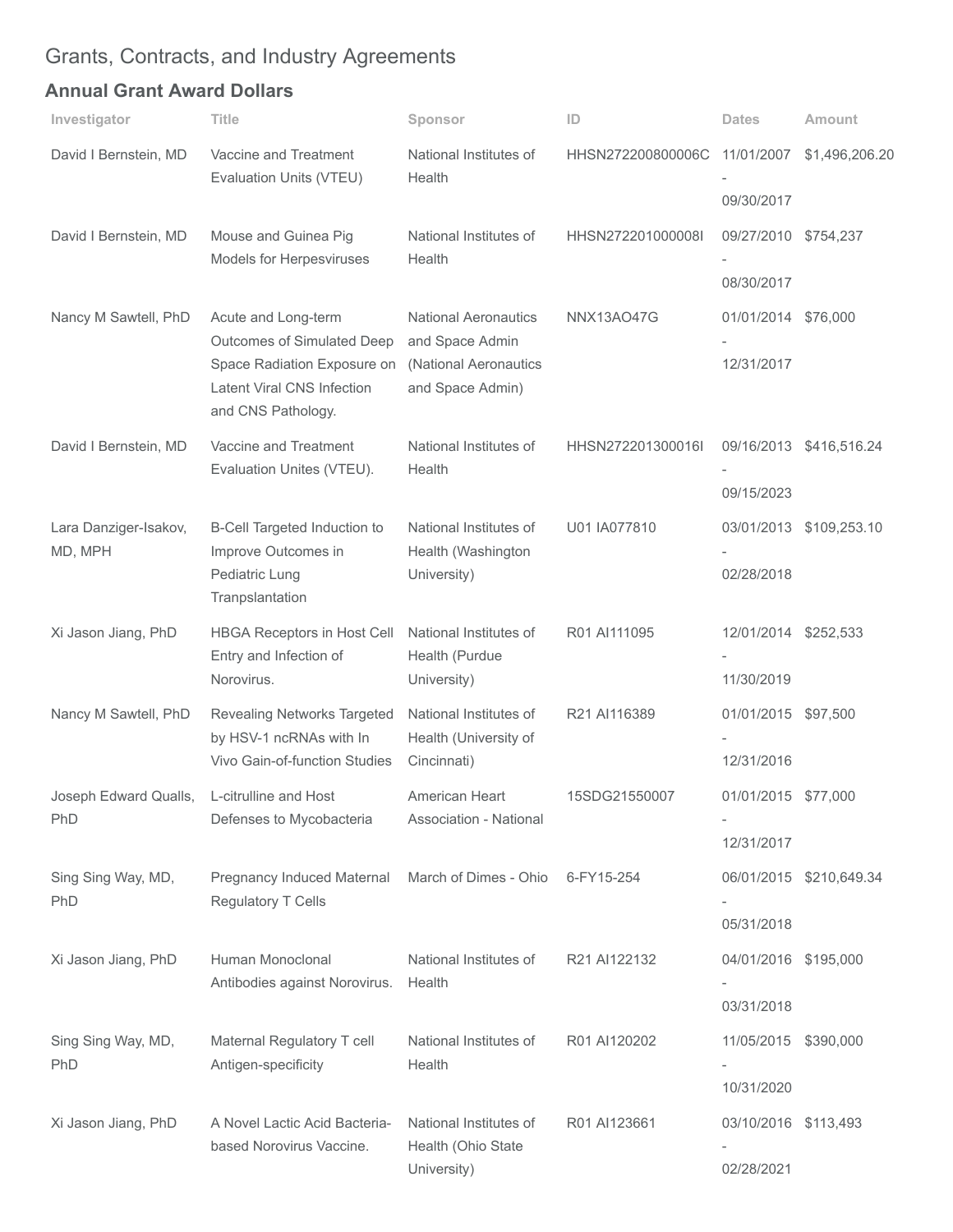| Heidi Mills Andersen,<br><b>MD</b> | <b>NIEHS funded Training</b><br>Program: Molecular<br>Epidemiology in Children's<br><b>Environmental Heath</b><br>(MECEH) | National Institutes of<br>Health (University of<br>Cincinnati) | T32 ES010957      | 05/01/2015 \$45,180<br>04/30/2018  |                        |
|------------------------------------|---------------------------------------------------------------------------------------------------------------------------|----------------------------------------------------------------|-------------------|------------------------------------|------------------------|
| Lara Danziger-Isakov,<br>MD, MPH   | Comparison of High vs.<br>Standard Dose Flu Vaccine in<br>Pediatric Stem Cell<br>Transplant Recipients.                   | National Institutes of<br>Health (Vanderbilt<br>University)    | U01 AI125135      | 08/19/2016 \$76,527<br>07/31/2019  |                        |
| Sing Sing Way, MD,<br>PhD          | Immunological Identity<br>Redefined by Genetically<br>Foreign Microchimeric Cells                                         | National Institutes of<br>Health                               | DP1 AI131080      | 07/31/2021                         | 09/01/2016 \$1,092,000 |
| Joseph Edward Qualls,<br>PhD       | L-citrulline and Anti-<br>tuberculosis Host Defense                                                                       | National Institutes of<br>Health                               | R01 AI116668      | 07/01/2016 \$390,000<br>06/30/2021 |                        |
| Sing Sing Way, MD,<br>PhD          | Systemic Immune Modulation National Institutes of<br>by Enteric Commensal Fungi.                                          | Health                                                         | R21 AI123089      | 03/01/2016 \$234,000<br>02/28/2018 |                        |
| Xi Jason Jiang, PhD                | Receptors of Rotaviruses                                                                                                  | National Institutes of<br>Health                               | R56 AI114831      | 08/20/2016 \$528,037<br>07/31/2018 |                        |
| Sing Sing Way, MD,<br>PhD          | <b>Commensal Fungi Positively</b><br>Calibrate Asthma<br>Susceptibility                                                   | National Institutes of<br>Health                               | R21 AI128932      | 12/01/2016 \$195,000<br>11/30/2018 |                        |
| Margaret K Hostetter,<br><b>MD</b> | <b>Pediatric Scientist</b><br>Development Program<br>(PSDP) [K12]                                                         | National Institutes of<br>Health                               | K12 HD000850      | 06/30/2017                         | 07/01/2016 \$1,683,906 |
| Sing Sing Way, MD,<br>PhD          | The Immune Pathogenesis of National Institutes of<br>Prenatal Listeria<br>Monocytogenes Infection.                        | Health                                                         | R01 AI100934      | 07/01/2016 \$457,872<br>06/30/2017 |                        |
| Nancy M Sawtell, PhD               | HSV Latency and<br>Reactivation and the Novel<br>Neuronal Regulation of VP16<br>In Vivo.                                  | National Institutes of<br>Health                               | R01 AI093614      | 07/01/2016 \$503,931<br>06/30/2018 |                        |
| Xi Jason Jiang, PhD                | Prevalence of P[6] and P[11]<br>Rotaviruses in Developing<br>Countries                                                    | National Institutes of<br>Health                               | R21 AI130631      | 02/15/2017 \$188,360<br>01/31/2019 |                        |
| David Haslam, MD                   | Metagenomic Predictors of<br>Infection and Transmission of<br><b>Antibiotic Resistant</b><br>Organisms.                   | Ctr for Disease Control<br>and Prevention                      | 200-2016-91939    | 09/30/2016 \$643,450<br>09/29/2017 |                        |
| Robert W Frenck, MD                | Prospective Observational                                                                                                 | National Institutes of                                         | HHSN275201000003I | 09/16/2016 \$58,800                |                        |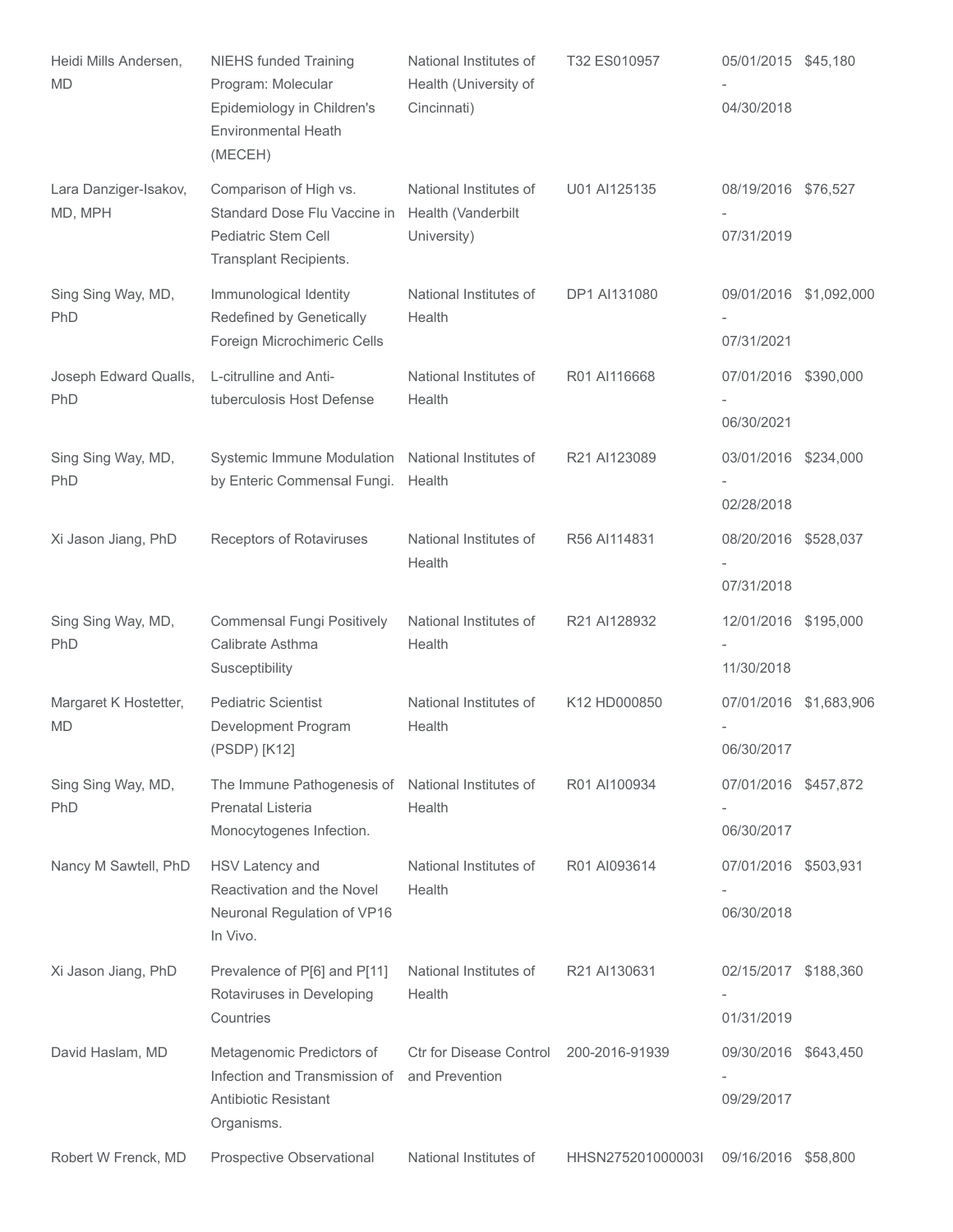|                                  | Study of the Risk Factors for<br>Hospital-Acquired and<br>Ventilator-Associated<br><b>Bacterial Pneumonia</b><br>(HABP/VABP) | Health (Duke<br>University)                                                          |                    | 03/28/2017                         |                        |
|----------------------------------|------------------------------------------------------------------------------------------------------------------------------|--------------------------------------------------------------------------------------|--------------------|------------------------------------|------------------------|
| Sing Sing Way, MD,<br>PhD        | <b>HHMI Faculty Scholar Award</b>                                                                                            | <b>Howard Hughes</b><br>Medical Institute                                            | 55108587           | 11/01/2016 \$120,000<br>10/31/2021 |                        |
| Sing Sing Way, MD,<br>PhD        | <b>Functional Immune Tolerance</b><br>to Non-inherited Maternal<br>Antigen                                                   | National Institutes of<br>Health                                                     | R01 AI124657       | 02/09/2017 \$390,000<br>01/31/2022 |                        |
| Mary Allen Staat, MD             | Enhanced Surveillance for<br>New Vaccine Preventable<br><b>Diseases</b>                                                      | <b>Ctr for Disease Control</b><br>and Prevention                                     | U01 IP001059       | 09/01/2016 \$214,285<br>08/31/2021 |                        |
| Lara Danziger-Isakov,<br>MD, MPH | B-Cell Targeted Induction to<br>Improve Outcomes in<br>Pediatric Lung<br>Transplantation.                                    | National Institutes of<br>Health (Washington<br>University)                          | U01 AI077810       | 03/01/2016 \$10,219<br>02/28/2017  |                        |
| Lara Danziger-Isakov,<br>MD, MPH | Multi-center Studies to<br>Improve Diagnosis and<br><b>Treatment of Pediatric</b><br>Candidiasis.                            | National Institutes of<br>Health (Duke<br>University)                                | R01 AI103315       | 01/01/2014 \$20,000<br>12/31/2017  |                        |
| Lara Danziger-Isakov,<br>MD, MPH | Fungal Biomarkers for<br>Diagnosis and Response to<br>Therapy for Pediatric<br>Candidemia.                                   | National Institutes of<br>Health (Duke<br>University)                                | R01 HD081044       | 08/12/2015 \$25,596<br>05/31/2019  |                        |
| Mary Allen Staat, MD             | Enhanced Surveillance for<br>New Vaccine Preventable<br><b>Diseases</b>                                                      | Ctr for Disease Control U01 IP001059<br>and Prevention                               |                    | 04/30/2018                         | 09/01/2016 \$1,985,712 |
| David I Bernstein, MD            | Vaccine and Treatment<br>Evaluation Unites (VTEU) -<br>H <sub>5</sub> Virus                                                  | National Institutes of<br>Health                                                     | 15-0066.B1C1D141   | 09/16/2016 \$762,539<br>12/31/2018 |                        |
| David I Bernstein, MD            | Vaccine and Treatment<br>Evaluation Unites (VTEU) -<br>Flu                                                                   | National Institutes of<br>Health                                                     | 14-0112.B1C1D129   | 01/15/2016 \$512,034<br>06/05/2018 |                        |
| Lara Danziger-Isakov,<br>MD, MPH | Comparison of High vs.<br>Standard Dose Flu Vaccine in<br>Pediatric Stem Cell<br><b>Transplant Recipients</b>                | National Institutes of<br>Health (Vanderbilt<br><b>University Medical</b><br>Center) | U01 AI125135       | 08/19/2016 \$50,625<br>07/31/2019  |                        |
| Paul W Spearman, MD              | <b>Mucosal Protection Against</b><br>HIV Generated by PIV5<br>Priming and VLP Boosting                                       | National Institutes of<br>Health                                                     | R01 AI111863       | 04/01/2017 \$597,176<br>03/31/2018 |                        |
| Robert W Frenck, MD              | Dose Finding Study of                                                                                                        | <b>PATH Vaccine</b>                                                                  | GAT.1957-01033590- |                                    | 10/01/2016 \$1,732,050 |